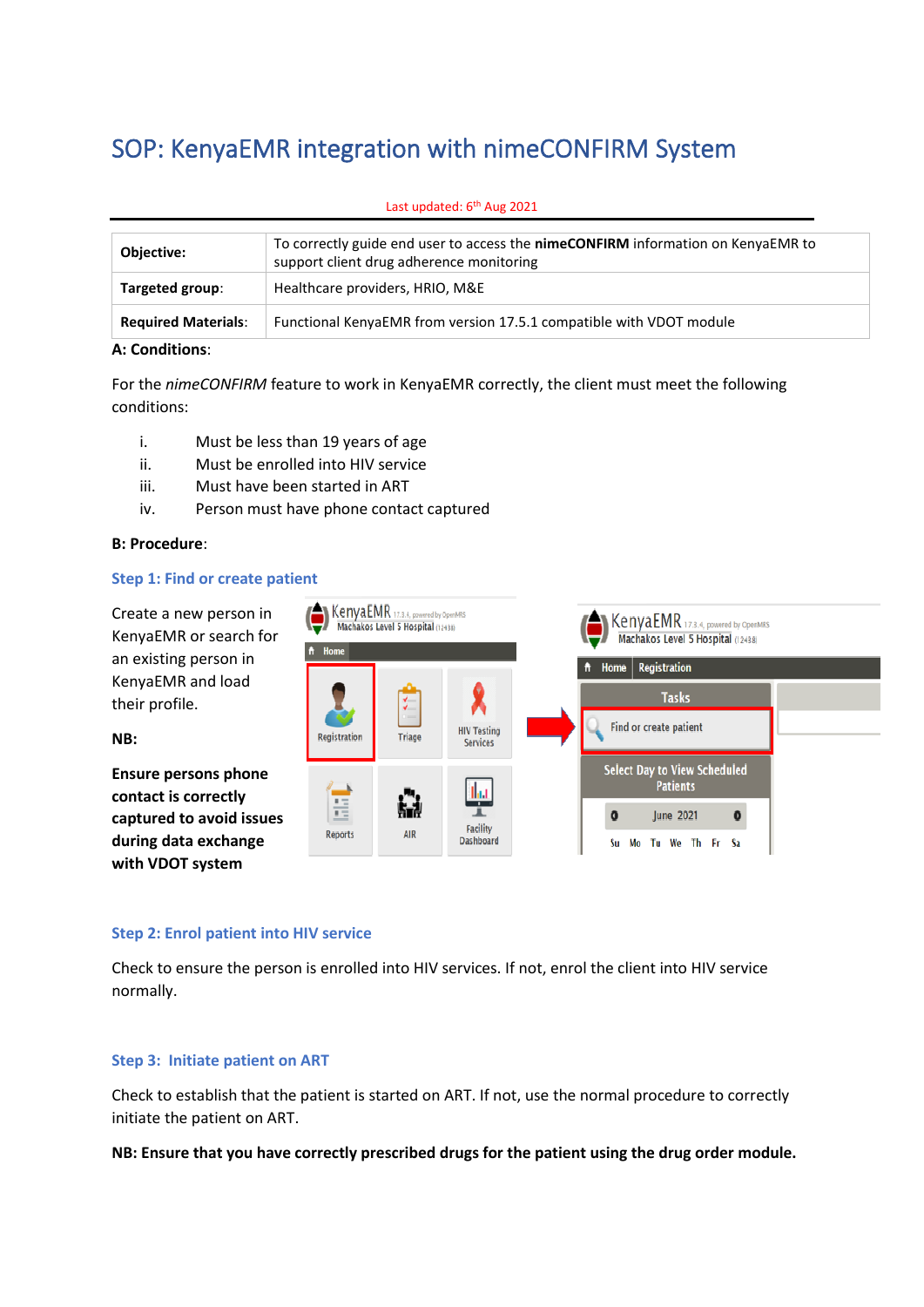## **Step 4: Enrol patient into nimeCONFIRM program**

Once all the preconditions are met, you will see the *nimeCONFIRM* button availed for enrolment into the program. Click on the button to enrol the patient into the service.



## **Step 5: Complete the enrolment form**

On the VDOT client enrolment form, complete all the fields correctly and save. The fields include:

- Enrolment date / time
- Client consent
- Reason for referral. Specify if "Other" is selected.

Click **Enter Form** once the form is completed to save.

| KenyaEMR 17.3.4, powered by OpenMRS<br>Machakos Level 5 Hospital (12438)                                     |                                                                                                                           |                                                                                       |
|--------------------------------------------------------------------------------------------------------------|---------------------------------------------------------------------------------------------------------------------------|---------------------------------------------------------------------------------------|
| Clinician<br>Home<br>Huyo, Mtu Mrefu<br>Male, ~11 year(s) (approx 15-Jun-2010)<br>Due for TB Sputum   On ART |                                                                                                                           | Unique Patient Number 6754309751<br>National ID 23232323<br>Patient Clinic Number 234 |
| Enrolment Date: 16-Jun-2021                                                                                  | $12 \times 41 \times 55 \times$                                                                                           | <b>Vdot Enrollment form</b>                                                           |
| <b>VDOT Client Enrollment</b>                                                                                |                                                                                                                           |                                                                                       |
| Has consent been given?<br>Reason for referral                                                               | v<br>$\Box$ Sub optimal adherence<br>$\Box$ Newly initiating ART<br>Unstable Caregiver<br>□ Age 0-4 years<br>$\Box$ Other |                                                                                       |
|                                                                                                              |                                                                                                                           | Enter Form   O Discard Changes                                                        |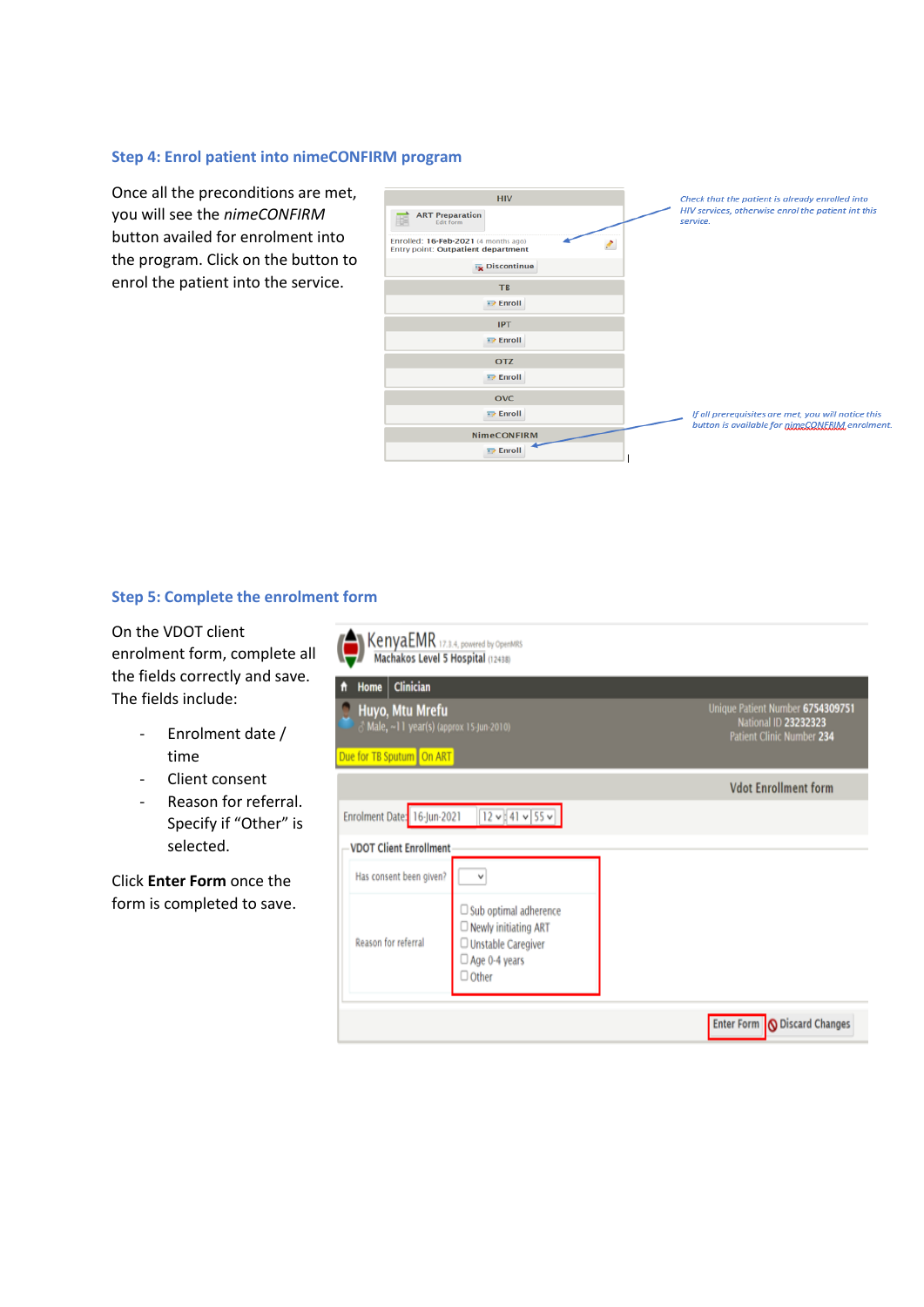## **Step 6: Data Synchronization with VDOT system**

| With availability<br>of internet<br>connection and<br>correct<br>configurations,<br>KenyaEMR | Which patients<br>All O Only Checked In<br>ID or name (3 chars min) | KenyaEMR 17.3.4, powered by OpenMRS<br><b>Home</b> NimeCONFIRM<br><b>Search for a Patient</b> |                              |                                                        |                                                                  |                               |
|----------------------------------------------------------------------------------------------|---------------------------------------------------------------------|-----------------------------------------------------------------------------------------------|------------------------------|--------------------------------------------------------|------------------------------------------------------------------|-------------------------------|
| allows seamless                                                                              |                                                                     | <b>Data Management Actions</b><br>Synchronize data                                            |                              |                                                        |                                                                  |                               |
| data                                                                                         |                                                                     |                                                                                               |                              |                                                        |                                                                  |                               |
| synchronization<br>and                                                                       |                                                                     |                                                                                               |                              |                                                        |                                                                  |                               |
| automatically<br>exchange data                                                               |                                                                     | KenyaEMR 17.3.4, power<br><b>Machakos Level 5 Hospital</b>                                    |                              |                                                        | <b>Government of Kenya</b><br>Ministry of Health                 |                               |
| with VDOT at a                                                                               |                                                                     | <b>NimeCONFIRM</b><br>Home<br>n                                                               |                              | Logged in as Frankline Frankline Frankline             | <b>My Profile</b><br>Log Out                                     | $\boldsymbol{\Omega}$<br>Help |
| regular interval                                                                             |                                                                     | <b>Navigation</b>                                                                             |                              | nimeConfirm Enrollment statistics                      |                                                                  |                               |
| as specified in                                                                              |                                                                     | <b>Back to NimeCONFIRM home</b>                                                               | <b>Enrollments</b>           |                                                        | Total                                                            |                               |
| the schedulers                                                                               |                                                                     |                                                                                               | Processed enrollments        |                                                        | $\overline{0}$<br>T.                                             |                               |
| However, the                                                                                 |                                                                     |                                                                                               | Pending enrollments<br>Error |                                                        | $\circ$                                                          |                               |
| user can still<br>initiate data                                                              |                                                                     | Push Data $\rightarrow$                                                                       | Push to server               |                                                        | Click this button to manually push enrolment data to VDOT system |                               |
| exchange with                                                                                |                                                                     |                                                                                               |                              |                                                        |                                                                  |                               |
| VDOT by clicking                                                                             |                                                                     |                                                                                               |                              |                                                        |                                                                  |                               |
| on the                                                                                       |                                                                     |                                                                                               |                              |                                                        |                                                                  |                               |
| nimeCONFIRM                                                                                  |                                                                     |                                                                                               |                              |                                                        |                                                                  |                               |
| tab on the Home                                                                              |                                                                     | Pull Data $\rightarrow$                                                                       |                              | Vdot data pulled successfully<br>Pull data from server |                                                                  |                               |
| Page and click                                                                               |                                                                     |                                                                                               |                              |                                                        |                                                                  |                               |
| "Synchronize                                                                                 |                                                                     |                                                                                               |                              |                                                        |                                                                  |                               |

**Data**" This will display data exchange statistics dashboard.

Click on **Pull** or **Push** buttons to manually initiate data exchange.

- i. **Push Data:** This button will only be available if there are pending records that are yet to be synchronized with VDOT system. Click the button to manually push data to VDOT system.
- ii. **Pull Data:** Click this button to manually retrieve (pull) data from the VDOT system into KenyaEMR. A *"Vdot data pulled successfully"* alert will appear for successful data exchange with VDOT.

## **NB: Internet availability is required for the Push or Pull operations to be successful.**

Click on "**Back to nimeCONFIRM Home**" when done to return to the previous screen.